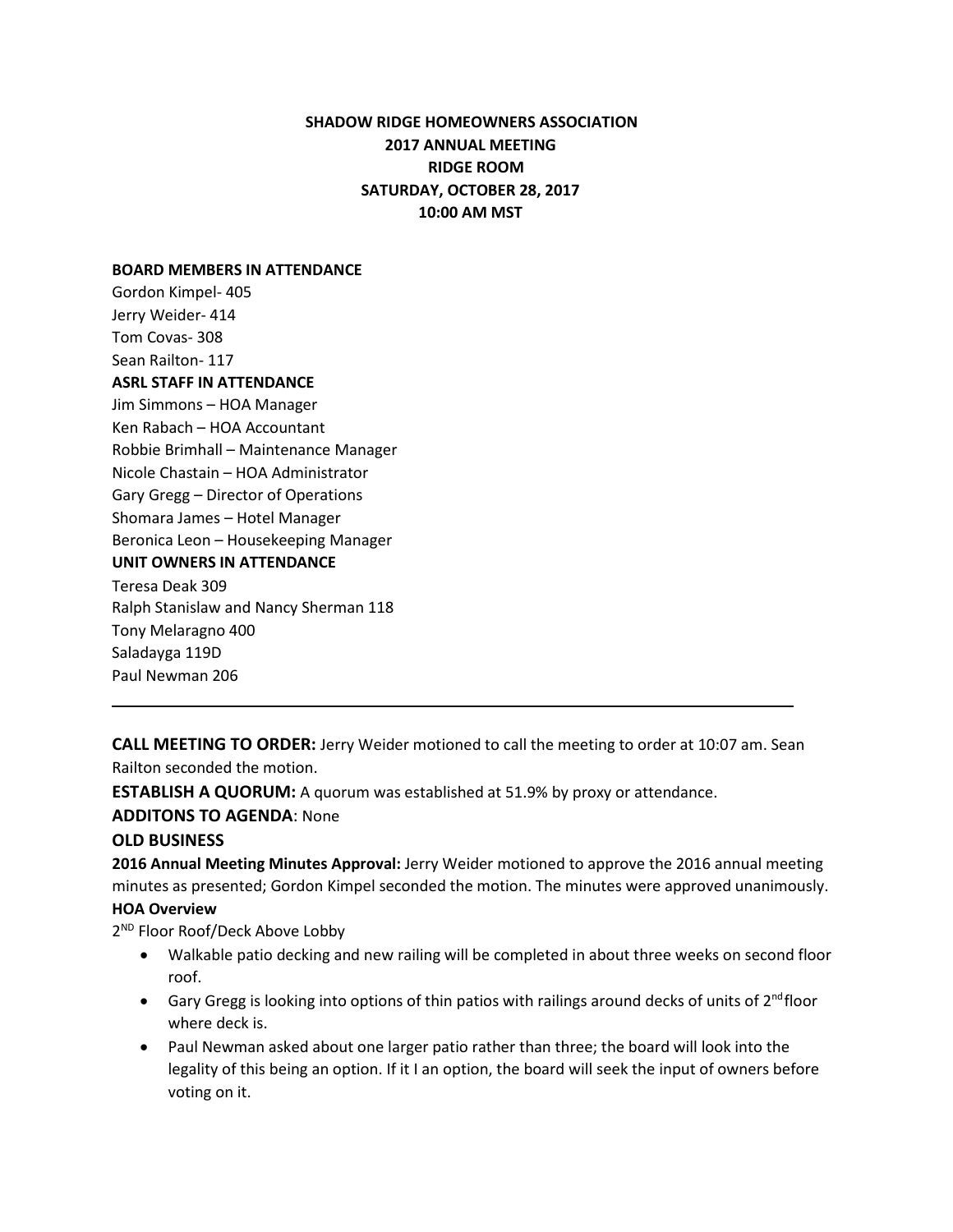## **City Report Update**

- Hot tub equipment moved from boiler room to a space adjacent in its own room. It's been piped and plumbed to meet requirements.
- Coin-operated laundry service dryer vents that went into the mechanical room needed to be piped out of the building. Pumps were added to help with circulation.
- All items have been addressed and now meet the city requirements except for one or two units that have non-operable doors facing the common hallways and are blocked off on the interior by owners. A sign needs to be placed on these doors indicating that they are non-operable; the signs are large and unsightly. Jim has proposed a permanently affixed sign to the city that is smaller than the sign presented by the city. He is awaiting a response.
- Remaining city report projects include the completion of the deck space/rail across front and signs for inoperable doors

## **Maintenance Update**

- Maintenance has increased number of grounds walks to identify problematic areas andtidiness.
- Landscaping in front has been dressed up.
- Men's restroom bathroom sinks on main level were replaced.
- Ongoing programmed maintenance system to resurface balconies with CDC restoration. Five units are budgeted per year for completion. Robbie follows with railing repainting.
- Power washed B1 and B2 garages twice
- Rebuilt utility boxes near Marco Prado's unit
- Replaced exit signs throughout the building that had failed.
- The locker room renovation has been tabled for the time being. This will be discussed later in the board meeting.
- Owners provided feedback about astronomical heat bills in the winter and noticing a temperature drop near doors to outside of their unit.
	- $\circ$  The building is within ten feet of the property line and safety glass was required.
		- If there is new technology for the doors and windows that owners are referring to, Gary will get proposals to present to the board. The board needs input from those owners if they want sliders or hinge doors. It has to be uniform. Gary will work with the city to identify requirements before reaching out to owners for feedback on desires.
- A walkthrough with the fire marshal went well with the exception of the lack of a sprinkler system in the majority of the building; however, It's not a requirement.
- Robbie will stop replacing burnt bulbs with incandescent bulbs and start using LED bulbs to match the LED lighting warmth that GTC Electric will be using.

# **Electrical System Upgrade**

- Lights around building need to be more conforming and the sign on Lowell Ave. replaced.
	- $\circ$  Before the sign is made, it needs to be decided if the name of the project will be changed. If so, what would it be changed to?
- LED lights will be installed.

# **Update of Financial Status of the Association**

• The board strives to fund the capital reserve before projects unexpectedly arise, rather than seeking sums of money in emergency circumstances.